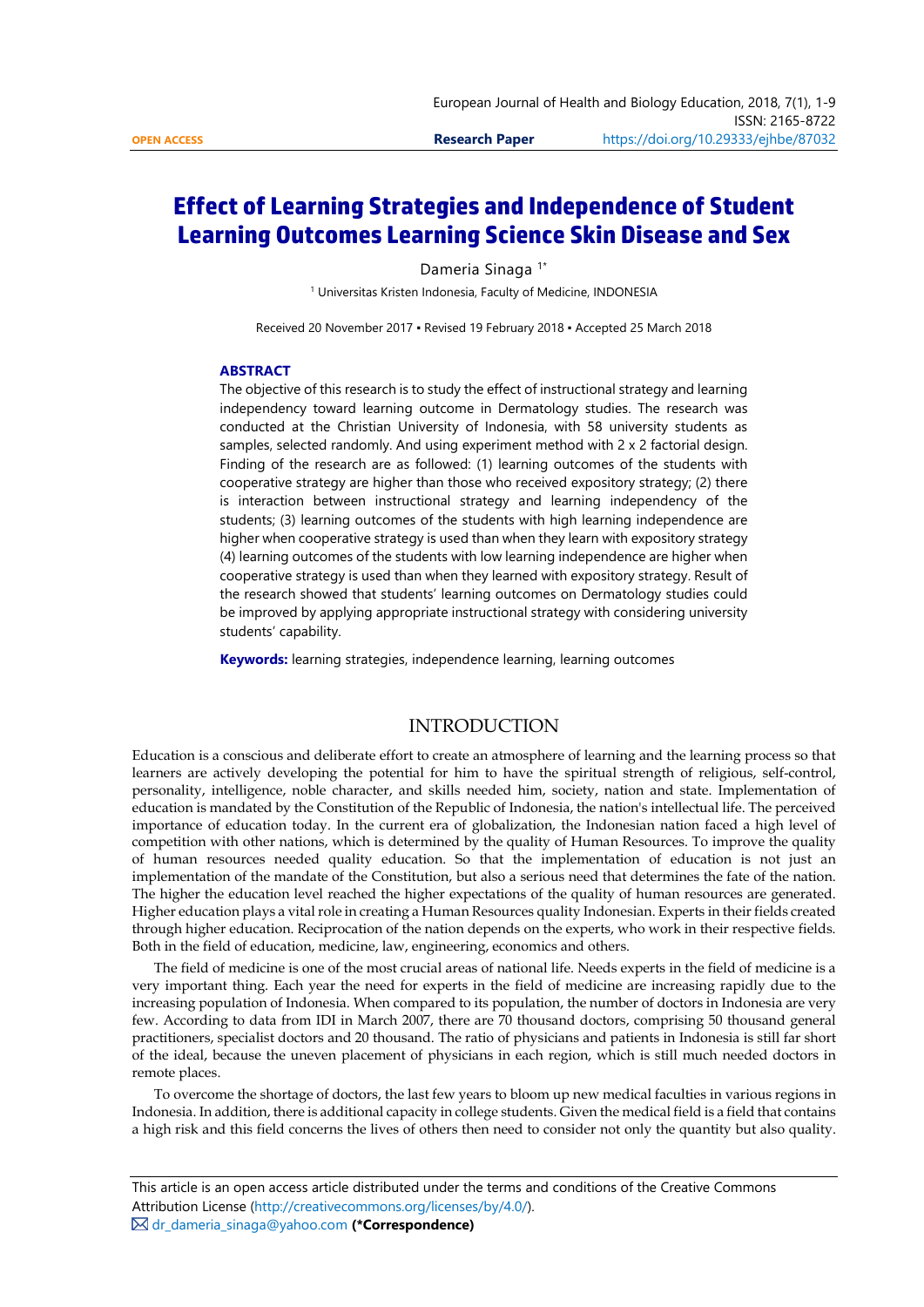Universities should be able to maintain the quality of the resulting doctor. Do not let a decline in the quality of graduate medical education in Indonesia.

Higher education in the field of medicine is required to educate students to be qualified doctors. Given the high responsibility held by doctors, it should greater responsibilities carried by the college to educate students or medical students. This responsibility must be demonstrated by efforts to implement quality education and earnest.

The quality of graduate medical education under the general standards would cause a decrease in the quality of services and the increasing number of malpractice doctors. In everyday life we often see a senior surgeon should perform surgery, but done by a junior surgeon or physician acts in violation of medical ethics. Further impact will cause increased rates of illness and Indonesian doctors will be unable to compete with foreign doctors into Indonesia. Therefore, educational institutions should run education programs with full responsibility.

Because of its crucial role in the formation of qualified human resources, higher education medicine should be able to overcome all the obstacles that arise (hard to get the maximum learning despite normal learning over time) so as to facilitate student learning resulting in preservation of the quality of quality of graduates. Improvements in the educational process is a must, the aim is to better the learning process, such acceptance must be in the selection of medical students well, and the professors who teach must be of good quality.

Learning is very wide, so several theories that attempt to explain what was learned. One theory about learning that medical education is closely linked to the constructivist learning theory. Constructivist learning theory understands learning as a process of formation or construction of knowledge by the study itself. This construction should be done by the students themselves. He must actively engaged, active thinking, construct and give meaning to the concept of the things that must be learned, but the most decisive realization of symptoms is the intention of studying student learning itself. While the role of the teacher in constructivist learning role to help make the process the constructed knowledge by students running smoothly. Lecturers are not transferable knowledge he already has, but to help students to form their own knowledge and are required to better understand the mindset or perspective students in learning.

According to the theory that the main problem of the study that has been described above is the student learning process itself involves his own interest or his own independence. Learning and teaching in the field of medicine itself is in accordance with the above theory, in which students are required to self-learn high in Medical Science. Students are required to use available facilities to improve their knowledge such as libraries and computer labs and internet. So the issue of independence is the main learning problems in medicine. If students have problems in independent learning is the task of higher medical education to resolve the issue. Universities need to make efforts to support students so that students have a solution if have trouble getting a good value in the study, for example, the counseling, the supervisor in the academic field.

One of the efforts that must be made by the higher education of medical students' interest is fishing so that the resulting independence of learning, one of which is to make effective learning strategy. Learning strategies can be defined as an approach that contains a series of structured learning component for teaching materials can be delivered and achieved educational goals. Learning strategies that can be implemented through the use of learning methods.

Faculty of medicine at the Christian University of Indonesia (UKI), learning that do still have some drawbacks. Learning strategies used are lecture learning strategy where the learning material presented orally by the teacher and the students just listen to the material presented. Learning method CIU is very focused on the weight of the material to be conveyed, but less attention to the development of learning strategies, so that the weight or the weight of the material level, do not offset by improved way of delivering the material. Way of presenting the subject matter that tends oriented faculty, making students do not feel involved in the learning process and lead to boredom in students.

Instructional strategies teachers is forged directly, and adapted many of the senior instructors, so that material delivery problems or learning techniques have received less attention. With this strategy that has always been done by the teachers in FK UKI, especially those in this case in Dermatology and Venereal apparently obtained only twenty-five percent (25%) students with good grades and pass this course last 5 years. These conditions are very demanding independence from the students learn. Students who have a high learning independence has relatively little trouble, while students with low self-reliance would have difficulty in mastering the material.

To conclude, the results of student learning is strongly associated with distance learning strategies and selfreliance that is owned by the student. Therefore, in this moment I want to try to improve instructional strategies or delivery of materials at the Faculty of Medicine, Universitas Kristen Indonesia in particular of Science Pe, K, yakit Dermatology by comparing cooperative learning strategies and learning strategies expository.

Based on the above, the formulation of research problems are (1) Are there differences in learning outcomes Dermatology and Gender of the students who were taught using expository instructional strategies with students who are taught with cooperative learning strategies? (2) Is there an interaction effect between learning strategy and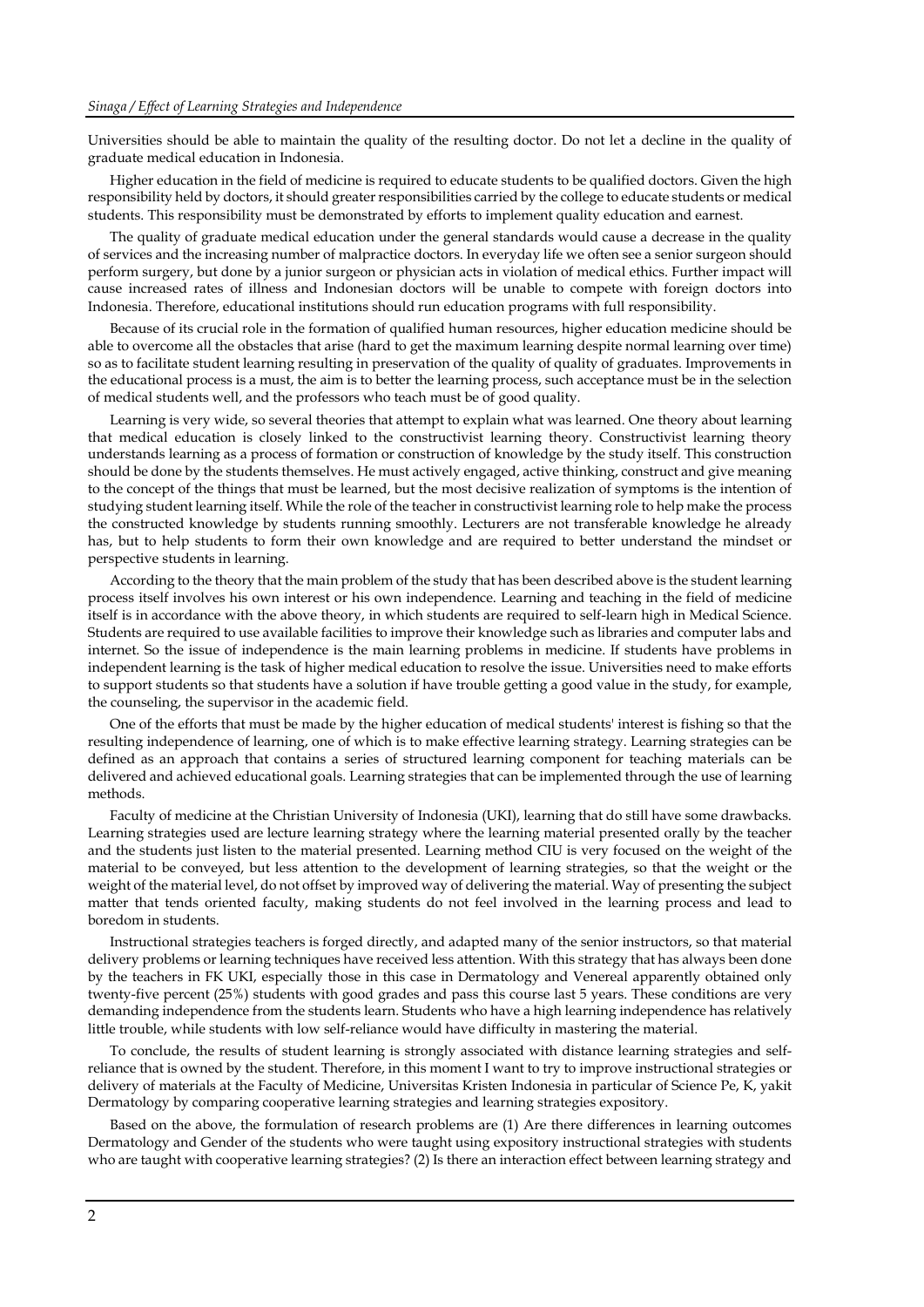learning independence? (3) Are there differences in learning outcomes Dermatology and Gender on students who have high academic self-taught with expository and instructional strategies that are taught with cooperative learning strategies? (4) Are there differences in learning outcomes Dermatology and Gender in students who have a low learning self-taught with expository and instructional strategies that are taught with cooperative learning strategies?

# THEORETICAL DESCRIPTION

#### **Learning Outcomes**

Grounlund and Linn said that the learning outcomes are a product of learning. Learners are expected to do at the end of the lesson. If someone has done you will see a change in one aspect of behavior (Grounlund & Linn, 1990: 154).

Sujana suggests that there are four conditions that characterize the formation of behavior as a result of learning that is characterized by behavioral changes in self-learners in the form of:

- 1. Actual and potential capabilities
- 2. Ability that applies in a relatively long time and the potential need
- 3. Is the result of experience and training
- 4. New capabilities acquired through business

Gagne and Briggs said that the study results can be observed through the performance of students (leaner's performance) as the learning capabilities can be classified into five categories, namely: (Gagne & Briggs, 1979: 47- 55)

- 1. Intellectual skills (intellectual skills)
- 2. Cognitive strategies (cognitive strategy)
- 3. Verbal information (verbal information)
- 4. Attitudes (attitudes)
- 5. Motor skills (motor skills)

Bloom mengkelompokkan there are three domains of learning outcomes:

- 1. Cognitive domain is concerned with the development capabilities and intellectual skills
- 2. Affective domain that is associated with the development of changes in attitudes, and values and emotions as a result of the learning process
- 3. Psychomotor domains is associated with manipulative activity or motor skill mastery

Furthermore Bloom classified cognitive into 6 components: knowledge (knowledge), understanding (comprehension), application (application), analysis (analysis), synthesis (synthesis), and assessment (evaluation). (Bloom, 1979: 7-9) In other words, the cognitive areas focusing on the ability to think, remember, and problem solving, in the area of affective-related interests, attitudes values, and appreciation for, while the region psychomotor related to the ability associated with motor and stringing.

Evaluation on the region with other regions differ from each other. In the field of cognitive can be done in the form of written or oral, whereas the affective field can be made through the student achievement test afektid dimension (the realm of taste), while the psychomotor done by observation.

# LEARNING OUTCOMES DERMATOLOGY AND VENEREAL

#### **Dermatology and Venereal**

Dermatology and Venereal are given courses in semester VIII and weighs 2 credits, students of the Faculty of Medicine at the Christian University of Indonesia. Medicine Dermatology is the science that covers the physiology and diseases contained in the skin and genitals. Science is given to students so that students can learn the physiology of the skin, skin adnexal and sex. This science is also studied in skin and venereal diseases caused by bacteria, fungi, parasites, viruses, allergies, or skin diseases caused by immunological disorders and beauty. Additionally, skin and venereal diseases Sciences also learn about hair and nails. (Arnold et al., 1990: 5-10)

Healthy hair is the desire of all people both men and women. Some even say that the hair is our crown, good hair is so important from the aspect of biological and aesthetic terms. Nails is one of the dermal appendages containing layers of horns found on the ends of the fingers and toes, in addition to helping point the fingers to hold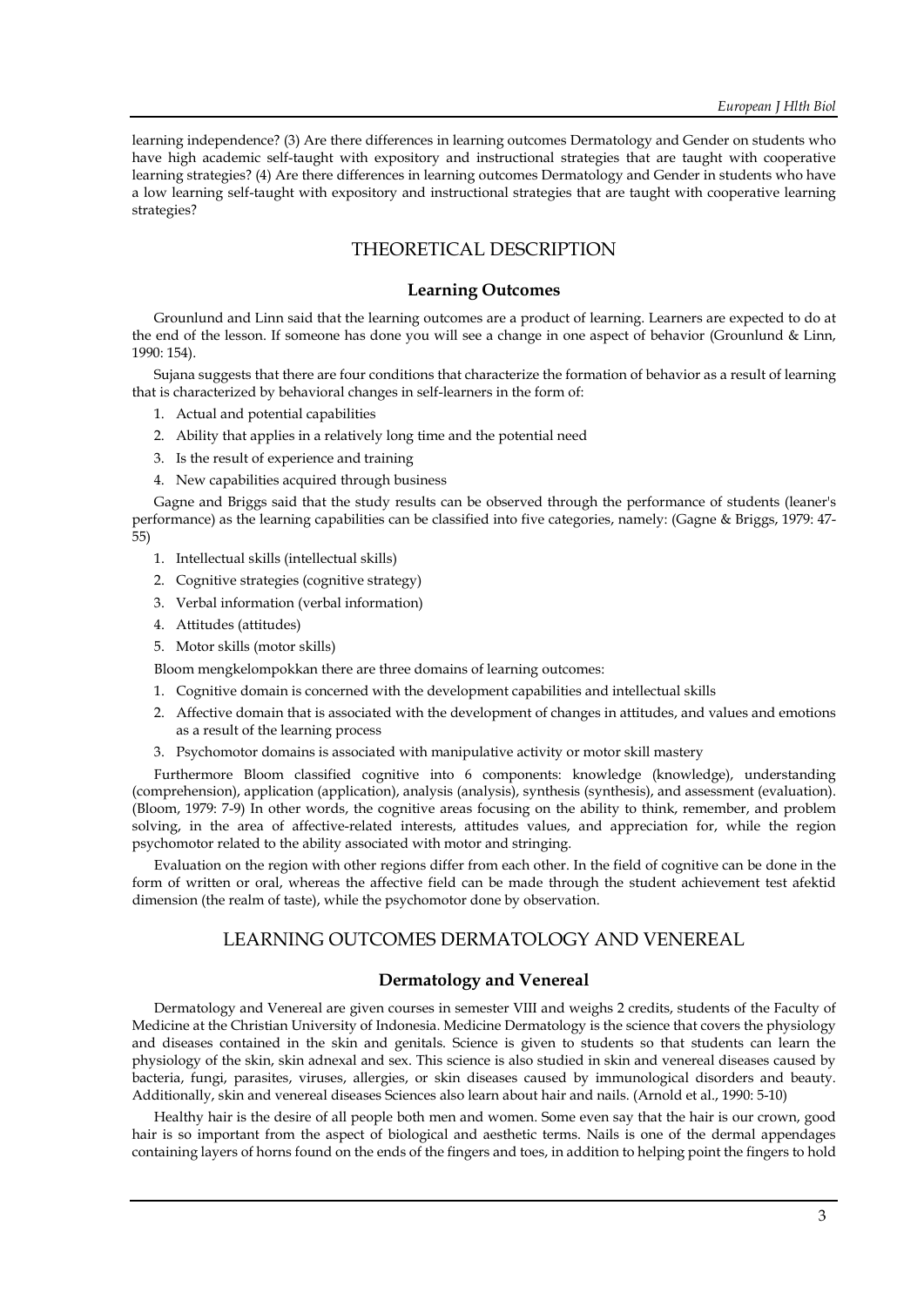the mirror is also used as a beauty. Dermatology and venereal useful to have students be able to provide adequate treatment and is able to diagnose the etiology according disorders that have similar clinical symptoms.

From the above description, it can be concluded that the results of studying the science of skin and venereal diseases are mastering the cognitive dimension covers ranging from skin to skin abnormal physiology. After receiving lessons within a certain time, and the result is expressed by value or number that can be measured by studying the results of tests of skin and venereal diseases.

# COOPERATIVE LEARNING STRATEGIES IN LEARNING AND EXPOSITORY DERMATOLOGY AND VENEREAL

#### **Definition of Learning Strategies**

According to Kozma, explaining that learning strategies can be defined as any activity chosen, namely to provide facilities or assistance to students towards the achievement of specific learning objectives. (Kozma et al., 1978: 122-127).

Gerlach and Ely also explained that learning strategies are chosen ways to deliver learning methods in a particular learning environment, Including the nature, scope, and sequence learning can provide a learning experience to students. (Siregar, 2007: 66)

Dick and Carey explained that the learning strategy consists of all components of learning materials and procedures or stages or learning activities used by teachers in order to help learners achieve specific learning goals. (Dick & Carey, 1990: 20-21).

The things that need to be considered in applying learning strategies are (1) consideration related to the objectives to be achieved, (2) considerations relating to materials and learning materials, (3) consideration of the student angle, (4) and other considerations.

According to Killen Sanjaya cited that a teacher should choose a strategy that is appropriate to the circumstances. (Sanjaya, Strategy, 2006: 123)

Therefore, there are several principles that must be considered, namely: (1) goal-oriented activities that all students should try to achieve predetermined goals (2) activity of a teacher to encourage student activities such as physical activity and mental activity, (3) Individualist is developing individual students, (4) the integrity of the whole person development of students both the cognitive, affective, and psychomotor.

Based on the explanation above, it can be concluded that the learning strategy is a series of activities involving faculty and students by using certain methods in order to achieve the intended purpose.

#### **Learning Self-Reliance**

Witherington in Spencer argued that the independence of behavior shown by the ability to take initiative, ability to solve problems and desire to do things without the help of others. (Spenser & Kass, 1970: 17)

Bhatia argued that independence is a behavior whose activity is directed to yourself, do not expect help from others and even try to solve the problem yourself. (Bhatia, 1977: 28).

Furthermore Lindzey and Aronson said that the people who show self-initiative, trying to chase performance, showing great confidence, is relatively rare for the protection of others and have a sense of want to stand out. (Lindzey & Aronson, 1968: 21).

Knowles argues that self-learning is a learning process of a student does not depend on the direction of a supervisor and lecturer who carried out continuously, but a bona fide student creativity and initiative alone and able to work independently with reference to guidance obtained (Knowles, 1975).

Hammond and Collins defines self-learning as a process (immediate goal) is to help participants learn to take greater control of the study, whereas the final goal (ultimate goal) is to empower participants to learn in learning to improve the conditions in which they live and work. (Hammond & Collins, 1991: 13).

Moore cited Haryono suggested that the main characteristic of self-learning process is the opportunity given to students to determine learning objectives, learning resources and learning evaluation. (Haryono, 1998: 13-14).

Brookfieri quoted Pannen argued that self-learning provides an opportunity for students to learn to set goals, plan the learning process, using the chosen learning resources, make decisions and carry out academic activities are chosen to achieve the shape and purpose of learning. (Pannen, 1997: 55).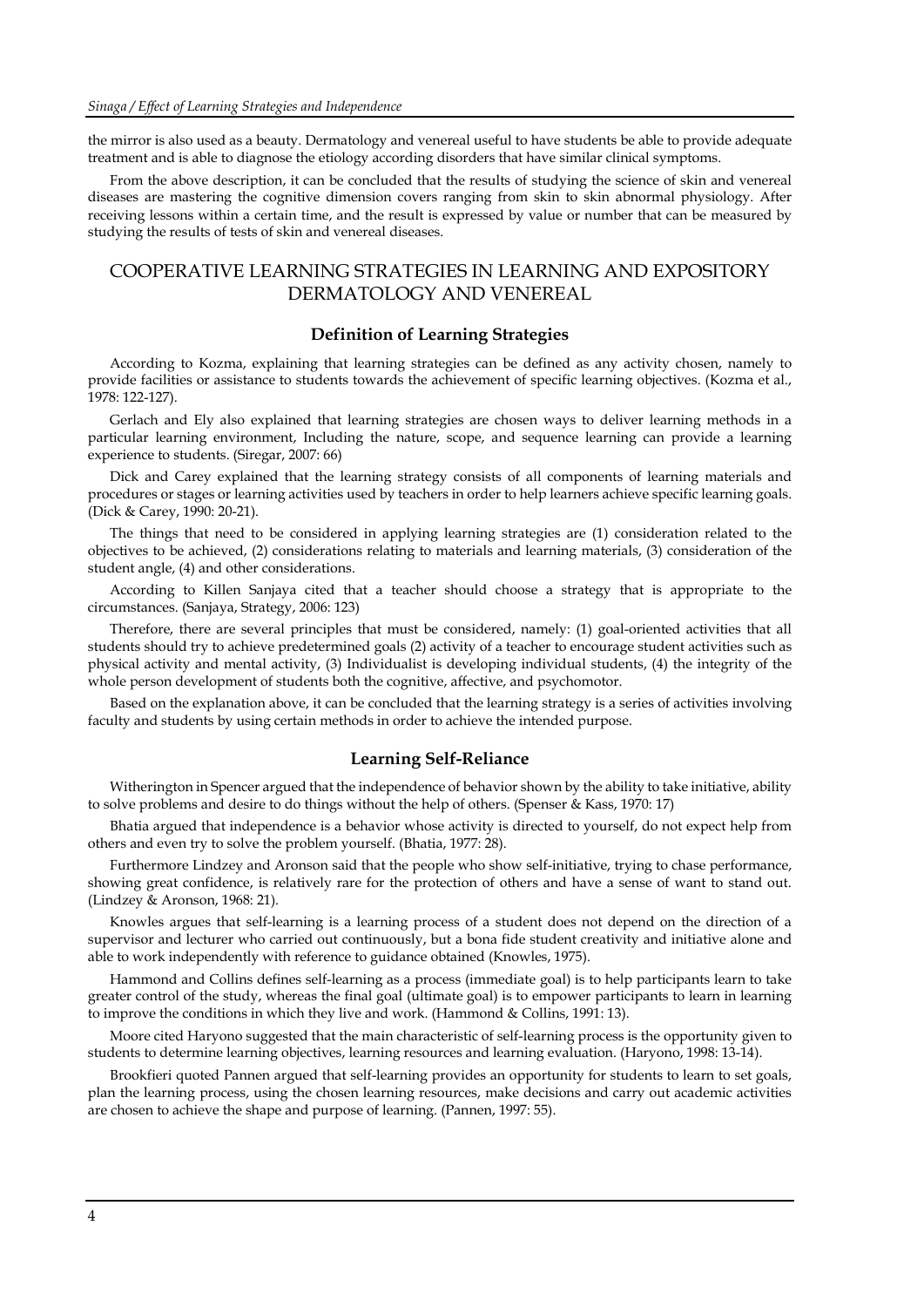Sewart proposed self-learning is "any educational program in the learning program roomates Occurs separate in time and place from the teaching program and in roomates the learner has an influence at least equal to the teacher in Determining goals, resources and evaluation decisions." (Sewart, Keegan, & Holmberg, 1984: 78).

# RESEARCH DESIGN AND METHOD

The research method used was experimental method. This method is used to test the effect of independent variables on the dependent variable. In this experiment the independent variable is the learning strategies and independent learning, while being the dependent variable is the result of learning dermatology and kelamin. Variabel first free classified into two cooperative learning strategies and learning strategies expository.

The independent variables are the attributes of learning independence classified into two independent highlevel learning and Low-level learning independence. Thus the research design variables used are 2 x 2 factorial design.

Learning materials that will be used as a treatment is a matter of learning materials science skin and venereal diseases are given in the second semester of academic year 2010/2011. Based on the existing syllabus of topics that will be presented are: Basic knowledge of skin (skin anatomy, skin physiology, morphology of the skin, skin microbiology), Pyoderma, Dermatitis, Mycosis, Virus, Morbus Hansen, tuberculosis cutis, ulcers, parasitic animal diseases, dermatosis vesikobulosa chronic.

The above learning materials given to the treatment group cooperative learning strategies and learning strategies in the expository group with as much as 8 times the frequency of meeting face-to-face, with a time of 100 minutes per person. Based on the research design, then there are 4 groups of students who receive different treatments.

#### POPULATION, SAMPLES, AND TECHNIQUE DECISION-SAMPLE

The population in this study were all students of FK UKI VIII semesters totaling 480 students. Samples were VIII semester students of academic year 2010/2011 which took courses Dermatology and Gender.

Sampling technique is done by simple random, in the following manner: (1) Determine the class how to draw two courses Dermatology and Venereal to determine treatment classes and control classes. (2) Distribute the test instrument independence.

Calculate the test results to determine the independence of the sample by category of high autonomy and low self-reliance. Based on data from independent tests conducted after each class marked with a different color then the data were combined and sorted from highest value to lowest value and then take 30% of the categories above and 30% of the categories below. Number of samples are drawn for each category is 20 samples, so that the total sample consists of 40 samples. The second category of each sample was then returned back to the respective class, that class treatment and control classes. Based on the obtained that each cell in the design of experimental design totaling 10 samples respectively. Based on this, the test further analysis in the study will be conducted by Tuckey test (Murwan, 2008: 63).

#### DATA ANALYSIS TECHNIQUES

Student learning outcomes data were collected using achievement test instruments Dermatology and Gender. The instrument consists of 34 items. Questions prepared by the researcher to first consult with an expert manpower. Tested items were valid and reliable. Exam was held on 9th meeting, named after the lecture material that is designed to treat has been presented as a whole.

Scores obtained by the respondents as the main data used in the study. The data are then analyzed by descriptive and inferential. Descriptive analysis is presented in three forms, namely: (1) the presentation of data in the form of frequency distribution tables and histograms, (2) data that include measures of central tendency mean (average), median and mode, and (3) the size of the spread data includes deviation raw and variance.

To test the hypothesis of the proposed research, used analysis of variance (ANOVA) two paths. The test in accordance with the study design using 2 X 2 factorial design. Before the test is done first tests of normality and homogeneity test data. If the results of analysis of variance showed a main effect of independent variables on the dependent variable, and there was an interaction between the independent variables in relation to the dependent variable, the analysis will be followed by Tukey's test to test the hypothesis further research. This test is done because there is an interaction effect in testing the hypothesis of independence between learning strategy and the learning outcomes of student learning, to find out which variables contribute greater.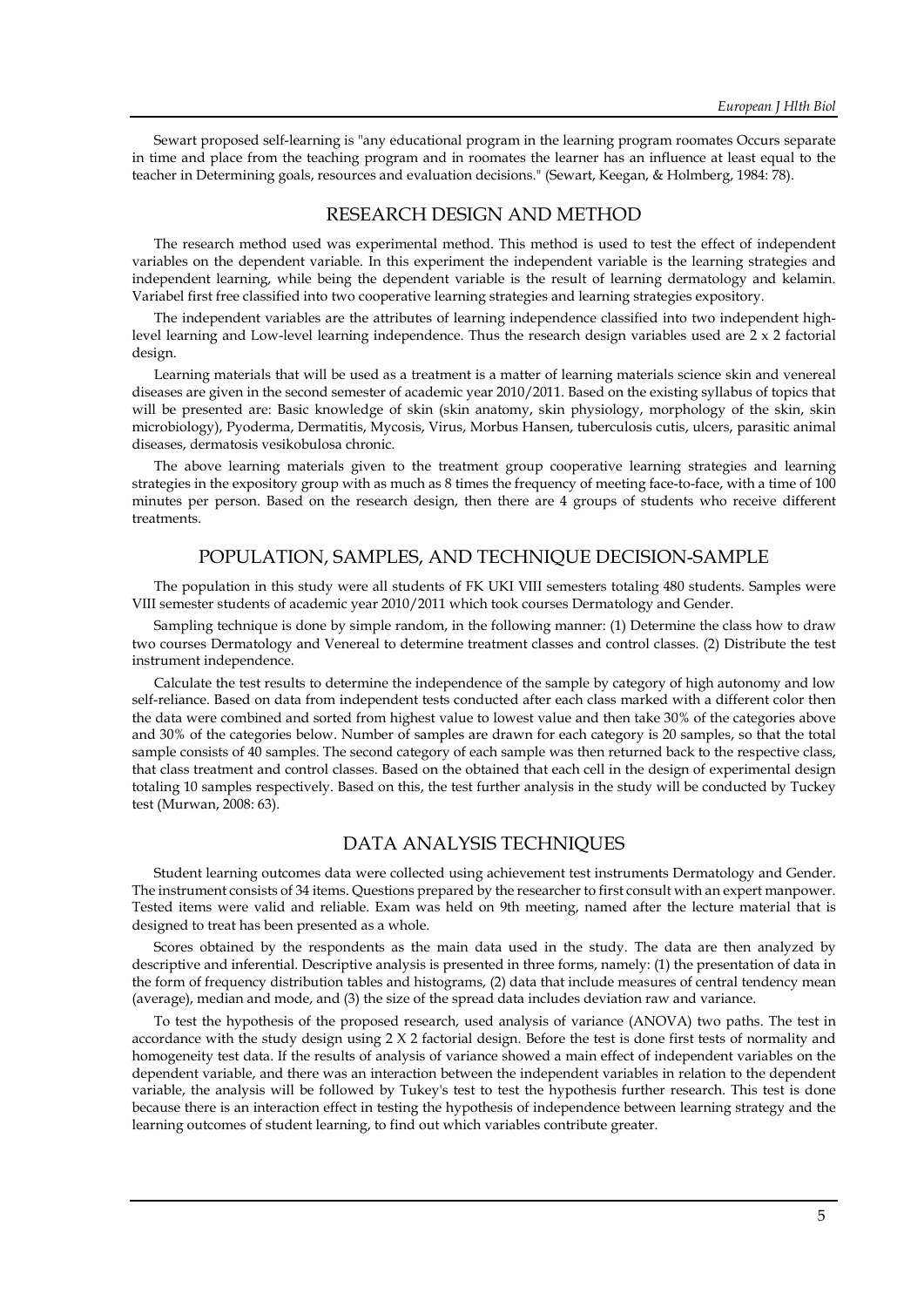#### DISCUSSION AND RESULTS

Discussion of the results of research conducted by data description learning outcomes Dermatology and Sex and the results of hypothesis testing as outlined above. Discussion of the results of further testing of the hypothesis will be presented as below:

#### **Differences in Learning Outcomes Dermatology and Venereal Students were Cooperative Learning Strategies and Learning Strategies Expository**

Results of testing the hypothesis that there are differences in learning outcomes Dermatology and Gender in students who were cooperative learning strategies with expository instructional strategies that can be rejected. In this case the average student is given a cooperative learning strategies are not significantly lower than the mean score of the learning outcomes Dermatology and Venereal students are given learning strategy expository.

This is because the lesser the expository strategy has the potential to improve the learning outcomes with more attention to the ability of the students to understand the given reading material. Students must develop their potential based on their own merits. Motivation at the beginning of the conference held by a teacher will facilitate students who use these strategies to understand the given reading material. The inability of a teacher to direct the implementation of this strategy will have a great impact on the achievement of student learning outcomes. Teachers should be able to solve that textbook of reading skills of students to learn to think creatively and critically in solving the problems experienced during learning. Cooperative learning strategies instead focus on teamwork learning between students with students in groups and cooperation between groups. Group should not allow one of its members do not understand the issues that are discussed. Cooperative learning activities focused on cooperation among students. Students who do not understand the problems being discussed will receive an explanation from their classmate. Thus, this learning takes place, so that a common understanding of the members of the group with the subject being discussed is going to be achieved. This had a positive impact on the results of the members of the learning group.

#### **Influence the Interaction between Learning and Independent Learning Strategies on Learning Outcomes of Students**

Based on the statistical analysis of this study, showing the interaction between learning and independent learning strategies towards the achievement of learning outcomes. According to the statistical analysis showed that the learning strategies that are independent variables can affect learning outcomes Medicine Dermatology. Learning outcomes of students who have a high learning independence given pembelaaran cooperative strategy is higher than that given expository learning strategies. The mean scores of students who were given the results of cooperative strategies is 24.4, while that given the expository teaching strategy is 22.7, while students who have low self-learning cooperative learning strategies that were higher than that given expository learning strategy, ie to average 20.9 while that given the expository teaching strategies had a mean of 18.5.

However, if the independent variables affect learning outcomes independent learning, to students who have a high learning independence given cooperative learning strategies and learning strategies ekpositori, had a mean of 28 is higher than the one having a low learning independence is 20.9. This shows that learning outcomes will be achieved best when tailored to the student-owned independent learning. Thus the learning outcomes Dermatology and Venereal can be achieved optimally when applied learning strategies appropriate to student learning independence.

Based on the results of hypothesis testing on students who have a high learning independence given cooperative strategies is higher when compared to the 28 students who have a high learning independence given expository learning strategy that is 27.1. This shows that both strategies have similar effectiveness to students who have a high learning independence. This is evidenced by the lack of a significant interaction between cooperative learning strategies and independent learning toward high achievement scores Dermatology and Venereal higher. Despite this independence in students who have a high learning cooperative learning strategies were also indicates the effect of the interaction effect between learning and independent learning strategies, and the resulting score is slightly higher than that given by the expository teaching strategies.

Results showed that the scores of students who have learning outcomes independent low learning cooperative learning strategies that were higher when compared with that given expository learning strategies. It can be seen from the average score of student learning outcomes that have a low learning independence given the expository teaching strategy was 18.5 lower when compared to those given the cooperative learning strategy with a mean 20.9 and this was statistically highly significant.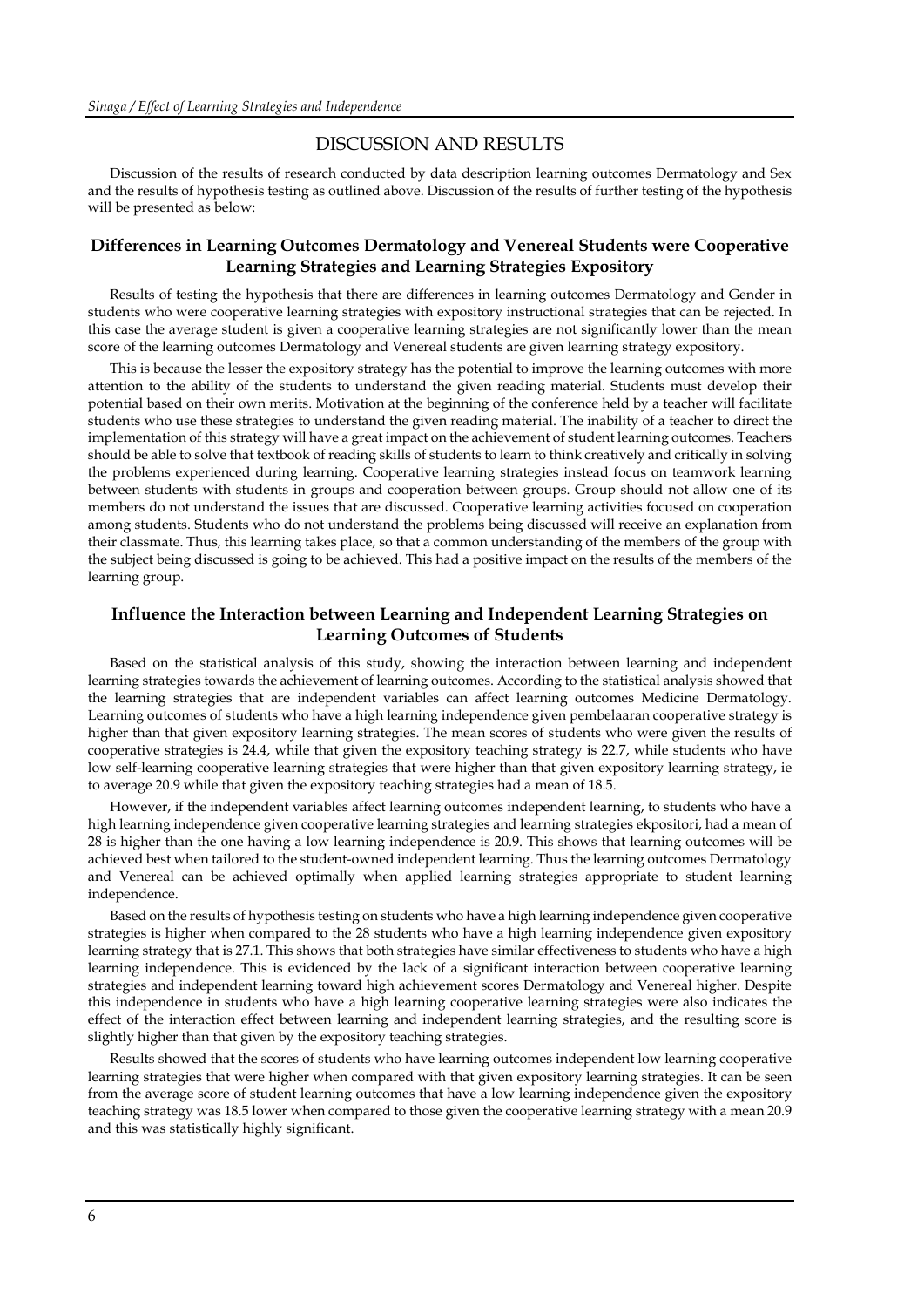Cooperative learning strategies are appropriate learning strategies for students with high and low learning independence. Students can develop their independence in critical and creative thinking. This strategy is also effective for helping students who have low self-learning to achieve better learning outcomes scores. Here is a chart that shows the interaction between learning and independent learning strategies on learning outcomes Medicine Dermatology.

Silverback learning outcomes dermatology and venereal



**Figure 1.** Interaction with independent learning instructional strategies on learning outcomes Medicine Dermatology

#### Description:

: Expository learning strategies

: Cooperative learning strategies

Based on **Figure 1** shows that learning independence possessed a factor affecting student learning outcomes improved Medicine Dermatology. The images show a significant average difference between the student who has a high learning independence by having low independent learning in students who were given the expository strategy, while the students were given a cooperative strategy mean learning outcomes are achieved almost the same. Based on the description of the analysis described above shows clearly there is influence between learning and independent learning strategies on learning outcomes of Dermatology and Venereal students, as shown in the picture above is the highest interaction between cooperative learning strategies and independent learning, so that learning outcomes mean score of Medicine Dermatology students who have a high learning independence given the highest expository instructional strategy that is 27.1. Lowest interaction between expository learning strategies with a low score of independent learning, so that the average score of student learning outcomes that have a low self-given expository instructional strategy was 18.5.

Higher learning independence is also a factor influencing the increase in learning outcomes Medicine Dermatology. Thus it is clear that there are significant interactions between learning and independent learning strategies on learning outcomes of Dermatology and Venereal.

# **Differences in Science Learning Outcomes and Genital Skin Disease that has a High Learning Independence given the Cooperative Strategies and Expository**

The hypothesis that there are differences in the learning outcomes of skin and venereal diseases Science student who has a high learning independence given cooperative learning strategies and learning strategies expository acceptable. It can be seen from the magnitude of the mean score results of Sciences study of skin and venereal disease are given cooperative learning strategies are not significantly higher compared to students who have a high learning independence given strategy cooperative.

The mean score of student learning outcomes that have a high learning independence given cooperative learning strategies was 28, while that in the given expository instructional strategy is 27.1. This means that the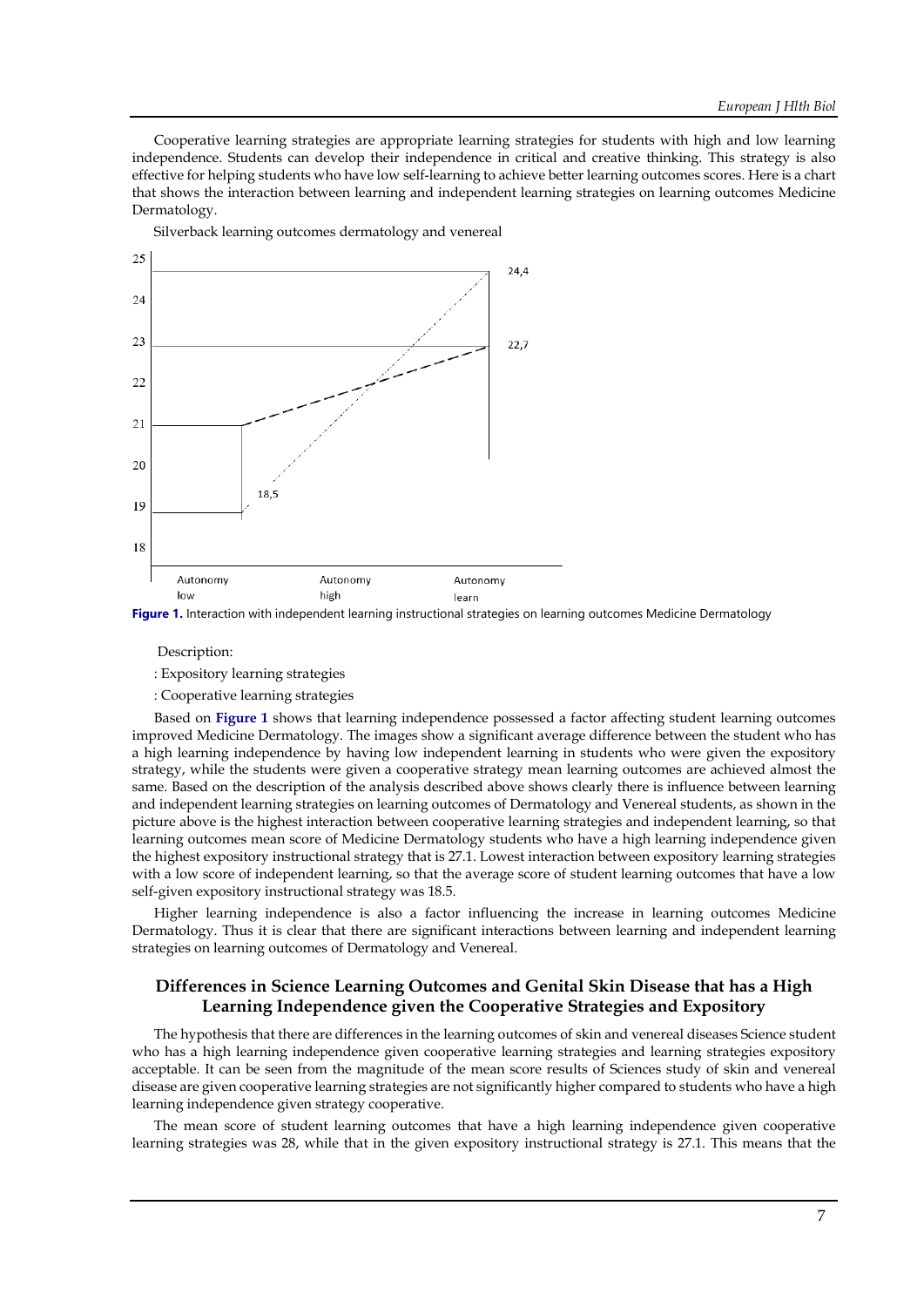learning outcomes of skin and venereal diseases Science students are given a cooperative learning strategy is higher than that given expository learning strategies.

Thus the implementation of learning science of skin and venereal diseases require creative and imaginative process of a lecturer, thus allowing the formation of cognitive strategies to help students thinking ability are organized internally in solving the problem. Thus if a student has had since the beginning of independence learned well, will better understand the lecture material, so as to achieve the learning outcomes scores better than having a low learning independence, which in turn allows the lecture material can be well understood by students.

Expository instructional strategy implementation process provides the opportunity for all students to develop properly, in order to achieve high performance, in other words, the emergence of competition. This competition led to a student who has a low learning independence will be lost, so that the learning performance can dicapaipun low. Based on the analysis described above, the student who has a high learning independence given cooperative learning strategies are not significantly higher than that given expository strategy.

#### **Differences in Learning Outcomes of Skin and Venereal Diseases Science Students who have a Low Learning Independence given Cooperative Learning Strategies and Expository**

Research hypothesis which states that there are differences in the learning outcomes of skin and venereal diseases Science students who have low self-learning cooperative learning strategies that were higher than those given acceptable expository instructional strategies. This is evident from the results of hypothesis testing results showed that the mean scores of students who have low self-learning cooperative learning strategies that were higher than that given expository learning strategies.

Learning outcomes of students who have low self-learning cooperative learning strategies that were higher than that given for expository teaching Science subjects skin and venereal disease focus to learning independence in achieving a good understanding of meteri who served as the material has the same efloresensi at different locations so that students must often use textbooks. Thus for students who have a low learning independence, it is an obstacle to the achievement of the course material that has been presented. For that collaboration with peers or groups to achieve a common understanding in solving a problem is very important. This can be done by pembalajaran cooperative strategy. In cooperative learning strategies, members of the group who has a low learning independence will get help from peer group in solving the problems that are being discussed. In the principle of cooperative learning strategies each group member is responsible for the group members. Learned through this friend is helping students who have low self-learning can improve learning outcomes for good.

#### **CONCLUSION**

Based on the data that has been obtained in the field, the results of hypothesis testing, and discussion of research results, it can be concluded as follows:

- 1. Effect of cooperative learning strategies are not significantly higher than expository learning strategies on learning outcomes of students. Based on these findings, it can be concluded that cooperative learning strategies and expository learning strategies can be applied to improve student learning outcomes.
- 2. There is an interaction effect between learning strategy and learning independence to the achievement of student learning outcomes. Based on these findings it can be concluded that in order to improve the learning outcomes of students who have a high learning independence can be done by using cooperative learning strategies and expository, whereas for independent learning which have lower, preferably using cooperative learning strategies.
- 3. Effect of cooperative learning strategies are not significantly higher than expository learning strategies on learning outcomes of dermatology and venereal students who have high self-reliance. Based on these findings, it can be concluded that in order to improve the learning outcomes of the science of skin and venereal diseases, students who have high self-reliance, can be done with cooperative learning strategies and expository.
- 4. Effect of lower than expository strategy of cooperative learning strategies on learning outcomes of dermatology and venereal students who have a low learning independence. Based on these findings it can be concluded that in order to improve learning outcomes dermatology and venereal students who have low self-study should also be done with cooperative learning strategies.

In general it can be concluded that in order to improve learning outcomes dermatology and venereal students can be done by using cooperative learning strategies and expository learning strategies by considering student learning independence. Students have high learning independence can be enhanced science learning outcomes